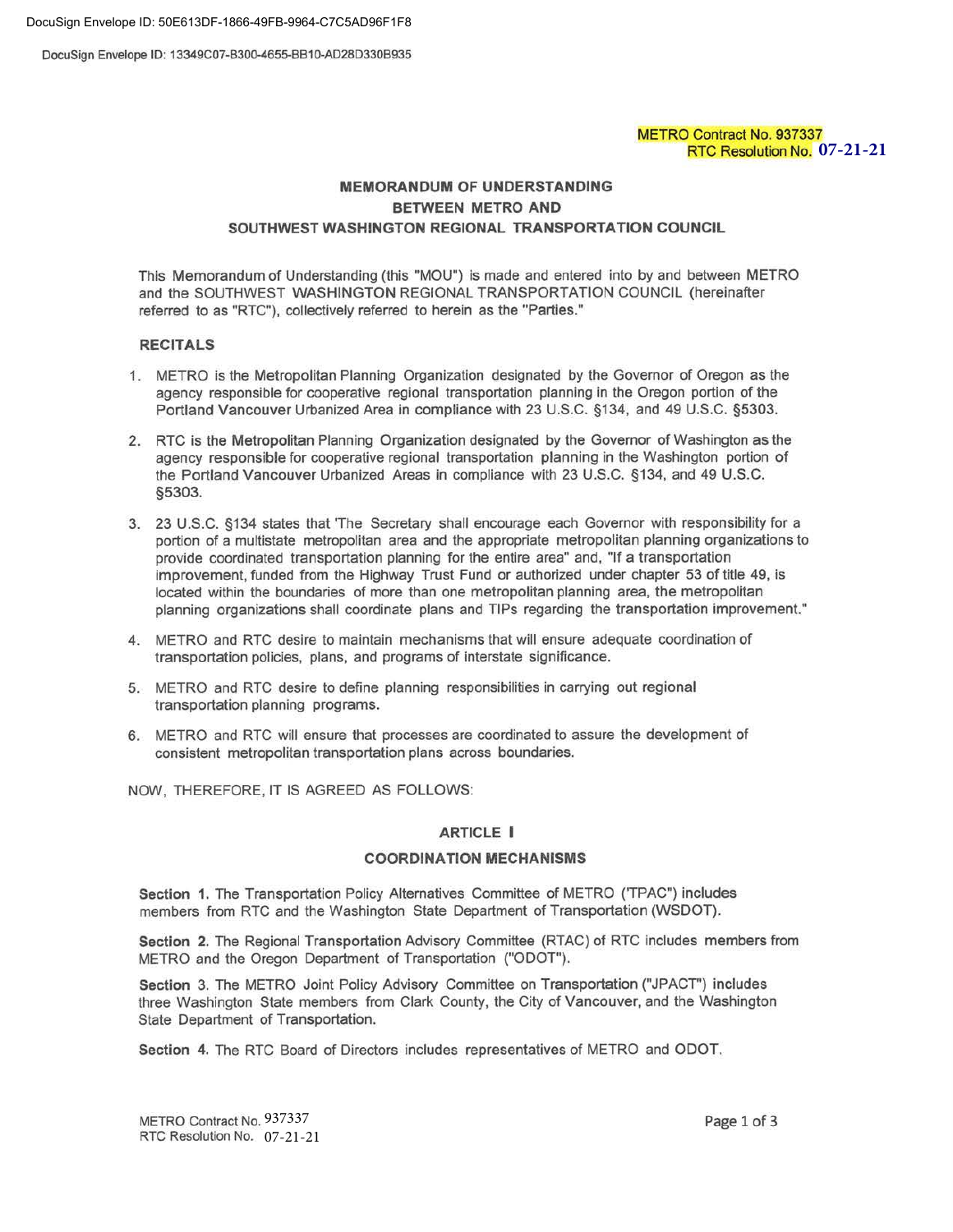#### DocuSign Envelope ID: 50E613DF-1866-49FB-9964-C7C5AD96F1F8

DocuSign Envelope ID: 13349C07-B300-4655-BB10-AD28D330B935

Section 5. Metro and RTC will continue to coordinate closely on planning issues related to the 1-5 Bridge, 1- 205 Bridge, interstate urban transit, high-speed passenger rail, Columbia River marine terminals, bi-state freight rail, air terminals and the ongoing economic development of the shared Columbia River Corridor. Metro and RTC may choose to collaborate on specific studies and planning projects regarding these topics through separate agreements or contracts, subject to this agreement.

Section 6. The Bi-State Coordination Committee was created through a separate agreement between Metro and RTC and other local and state governments within the Portland/Vancouver Urbanized Area. The Bi-State Coordination Committee can be convened to provide a forum for coordination and consultation on matters of regional transportation planning and bi-state interest. Separately, Metro and RTC may choose to jointly coordinate and consult on specific studies and projects of bi-state interest and to fulfill other metropolitan transportation planning obligations.

Section 7. The staffs of METRO and RTC will communicate on a regular basis to ensure adequate coordination of the following: (1) the technical aspects of regional transportation; (2) efforts to evaluate alternative policies involving issues of interstate significance; and (3) activities involved in developing, evaluating, and refining proposals to be included in regional transportation plans and programs.

Section 8. The Regional Transportation Plan (RTP) and Metropolitan Transportation Improvement Program (MTIP) prepared by METRO for the Oregon portion of the urbanized area are to describe how issues of interstate significance are addressed. Before the RTP or MTIP for its planning area is adopted by METRO, RTC will be consulted. Any comments or concerns expressed by RTC are to be considered before adoption. Comments will be solicited from RTC and considered by METRO before METRO approves any plan or TIP amendment having interstate significance.

Section 9. The Regional Transportation Plan (RTP) and Transportation Improvement Program (MTIP) prepared by RTC for the Washington portion of the urbanized area are to describe how issues of interstate significance are addressed. Before the RTP or MTIP for its planning area are adopted by the RTC governing body, METRO will be consulted. Any comments or concerns expressed by METRO are to be considered before adoption. Comments will be solicited from METRO before RTC approves any plan or TIP amendment having interstate significance.

Section 10. RTC and METRO will consult with one another to prepare an annual Unified Planning Work Program (UPWP) describing Federally funded transportation planning activities to be undertaken. METRO adopts a UPWP for METRO and endorses the RTC's UPWP. RTC adopts a UPWP for RTC and endorses METRO's UPWP.

Section 11. RTC and METRO will coordinate at technical and policy levels on cross-river projects with likely benefits and impacts for residents of each MPO.

### ARTICLE II

#### PLANNING RESPONSIBILITIES

Section 1. METRO and RTC are responsible for preparing Regional Transportation Plans and Metropolitan Improvement Programs for their respective planning areas. These efforts are to be coordinated as described in this Article II.

Section 2. METRO and RTC are responsible for maintaining and applying techniques for simulating regional travel and air quality implications of transportation and land use proposals and alternatives in the planning process.

Section 3. METRO and RTC are responsible for the joint development of the Portland- Vancouver metropolitan area travel forecasting tools and processes. This includes the coordination of model input data, model procedures, model development/refinement and household travel behavior surveys. Adequate zone and network structure within both METRO and Clark County will be maintained to conduct bi-state multi-modal analysis for the bi-state area, as well as the member agencies and jurisdictions of both MPOs.

METRO Contract No. 937337 RTC Resolution No. 07-21-21